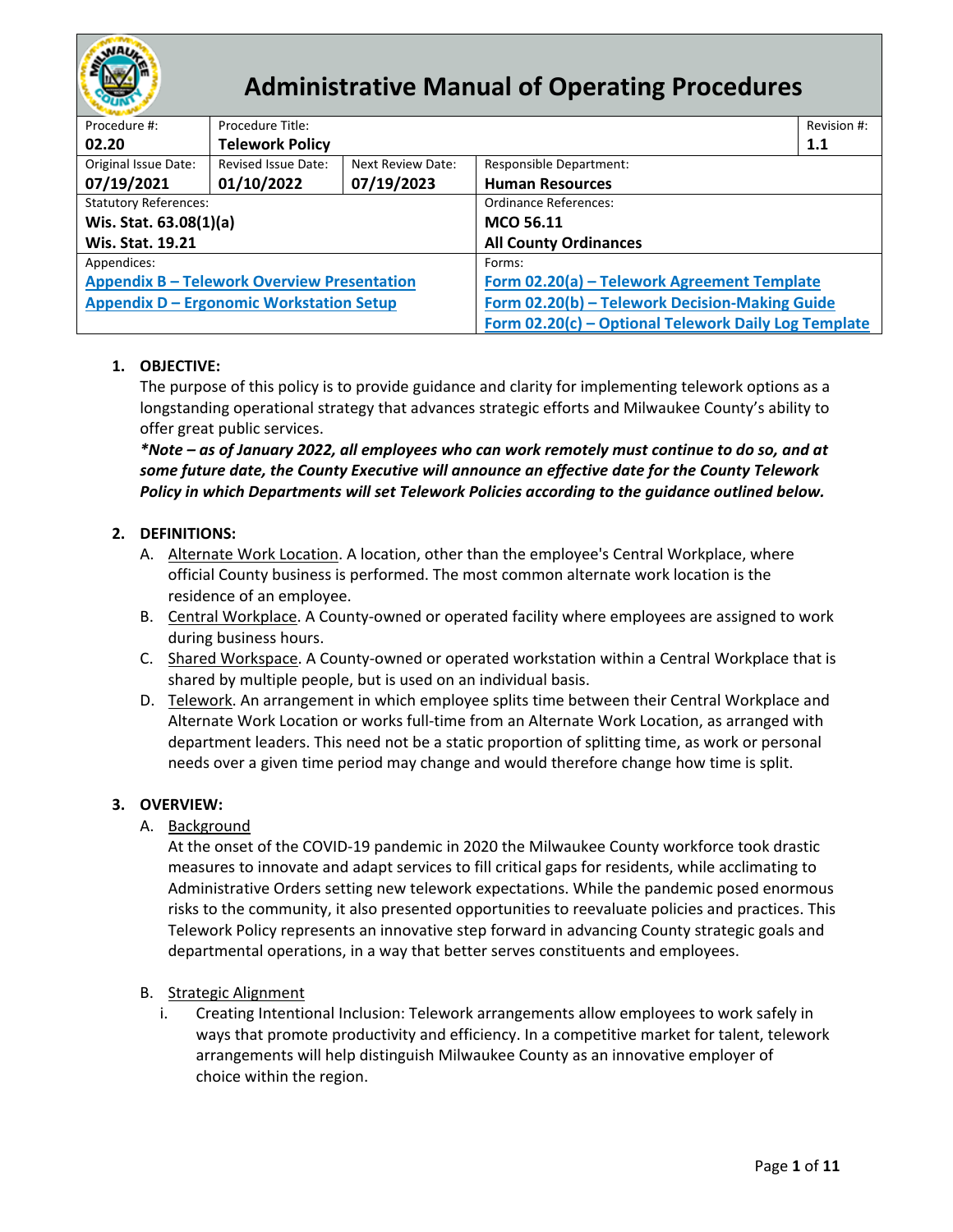- a. *Promote diversity and inclusivity (Milwaukee County Strategic Plan 1A & 1B).* Telework options remove barriers to job seekers and employees if jobs are less dependent on location and transportation. A greater diversity of individuals will have access to opportunities within Milwaukee County, bolstering a more equitable distribution of wealth in the region.
- b. *Build and foster a culture of trust, autonomy, and productivity (Milwaukee County Strategic Plan 1B & 3C).* Individual employees understand when, where, and how they work at their best. As an equity practice, Milwaukee County acknowledges this and will promote telework options as a way to meet employee needs, as appropriate. This will help increase job engagement and satisfaction, while promoting a managerial focus on productivity and outcome-based performance management.
- c. *Promote a healthy work-life balance (Milwaukee County Strategic Plan 1A & 1B).* When employees maintain a healthy balance of work and personal commitments, they are more focused, creative, efficient, and productive. This can be a necessity for a diverse workforce, juggling personal and social needs.
- ii. Bridge the Gap: Refining service delivery is explicit in Milwaukee County's strategic plan and can continue to be elevated as employees access virtual and collaborative tools to move quickly on solutions that better serve and meet the needs of the community.
	- a. *Break down silos (Milwaukee County Strategic Plan 2B).* Embracing video conferencing to lower barriers for communication is a sustainable practice for the County. Collaborative technology tools like Microsoft Teams allow employees to be active collaborators from any location and minimizes time lost for travel across County locations.
	- b. *Engage in new ways (Milwaukee County Strategic Plan 2A).* When operations allow, County employees are encouraged to innovate service delivery to better connect with constituents. Telework creates flexible options for the workforce and can promote this kind of ingenuity through the use of technology.
- iii. Invest in Equity: With expenditures that increase faster than revenues each year, our ability to invest in upstream solutions is challenged. However, strategically implementing telework options creates a new opportunity to review our infrastructure investments.
	- a. *Optimize office space (Milwaukee County Strategic Plan 3B).* As institutions experienced nationwide, the physical local government footprint may be reduced without diminishing service quality. Cost savings from reducing office space could go toward community-facing services. The return on that investment will improve the fiscal health of Milwaukee County now and in the future.

# **4. POLICY:**

A. Expectations

The Telework Policy is intended to provide a framework for Milwaukee County leaders and managers to establish functional and efficient work arrangements that support departmental and County goals. County leaders and managers should leverage telework options to meet employee needs and support their ability to provide great public service to internal and external customers.

*\*Note – as of January 2022, all employees who can work remotely must continue to do so, and at some future date, the County Executive will announce an effective date for the County Telework Policy in which Departments will set Telework Policies according to the guidance*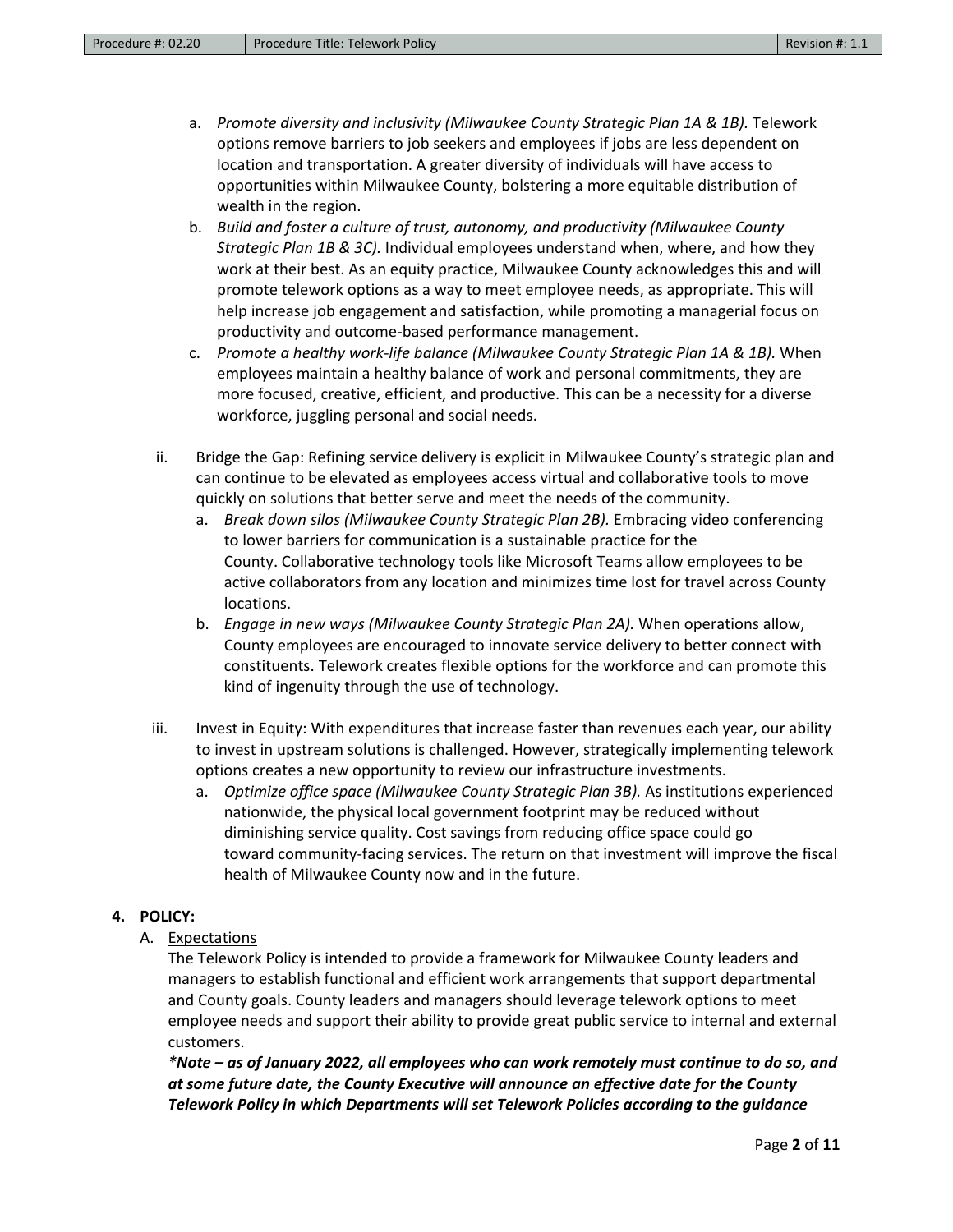#### *outlined below.*

#### i. **Department Work Rules**

- a. Milwaukee County leaders are expected to use this policy as a foundational guide to modify and/or create department work rules and procedures to incorporate telework options within 60 days of the adoption and revision of this policy.
- b. Work rule expectations should reflect the telework options and processes that best meet the needs of department operations and employees.
- c. Items designated with a symbol should be represented in updated work rules.
- ii. Department Telework Decision-Making
	- a. Department Directors or their delegate(s) hold final telework decision-making authority.
	- b. Departments will determine the decision-making roles of Department Directors, division leaders, and managers using this Telework Policy.
	- c. Telework is not an employee right nor is it a guarantee. Telework options may not be available to all positions. Telework approval may change at any time when doing so is in the best interest of Milwaukee County, business operations, and high-quality service delivery.
- iii. Telework Arrangements
	- a. Successful implementation of telework options will look different for each department.
	- b. Department decision-makers should use the [Telework Agreement Template](https://county.milwaukee.gov/files/county/administrative-services/AMOP/Chapter-2-Human-Resources/TeleworkAgreementTemplate.docx) to detail position- or department-specific expectations of the arrangement.
	- c. Telework Agreements should also provide clear definition of what is considered reasonable and expected, in relation to employee breaks, response time, availability, core work hours, flexible hours, etc. or refer to department work rules on these topics as appropriate.
	- d. Items designated with a symbol should be represented in the Telework Agreement.

All employees approved to telework will complete an annual review of this policy through LMS and electronically sign an agreement to abide by the conditions described.

#### B. Teleworking Position Eligibility

- i. Telework is an option exercised at the discretion of the Department Director or their delegate(s), based on the guidance outlined in this policy. It is the responsibility of the Department Director or their delegate(s) to determine whether a position is telework eligible or ineligible, using th[e Telework Decision Making Guide.](https://county.milwaukee.gov/files/county/administrative-services/AMOP/Chapter-2-Human-Resources/TeleworkDecision-MakingGuideTemplate.docx)
	- a. Eligible positions include those where all or some portion of the duties can be accomplished through telework.
	- b. A position's suitability for telework is based on operational needs and the duties and responsibilities of the position as outlined in the job or position description.
- ii. A department may establish telework as a condition of employment, based on position needs. In such cases, this requirement should be included when the position is advertised and in correspondence offering employment. Such requirements do not supersede civil service rules.
- iii. Employees who are in telework-eligible positions may request to work in a Central Workplace. Such requests are to be made to the Department Director or their delegate(s).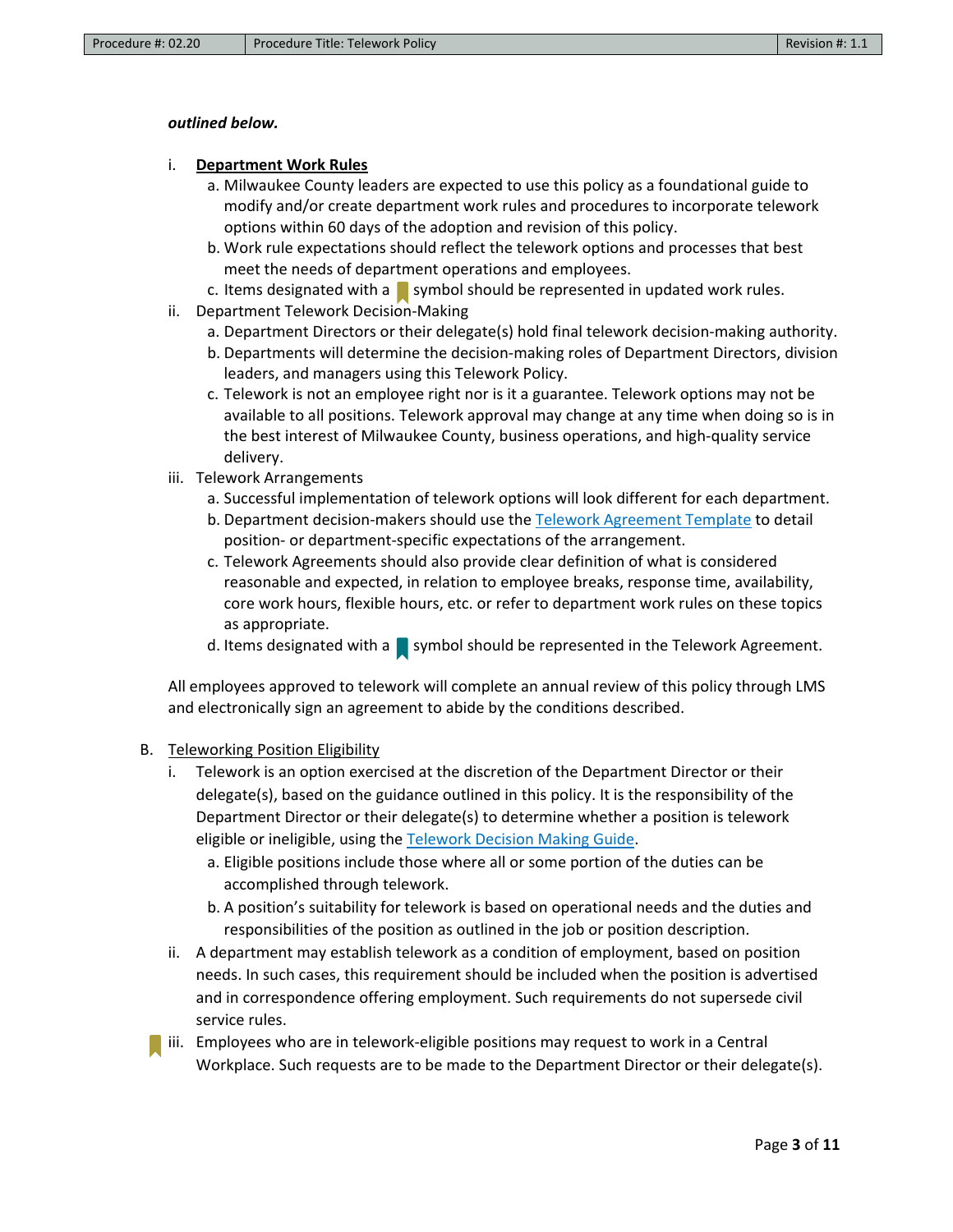Approval to work in the office may be based on operational needs and/or the number of employees scheduled to work in the office at any time.

- iv. Telework eligibility may change at any time by the Department Director when doing so is determined to be in the best interest of Milwaukee County, business operations, and highquality service delivery. Based on operational needs, immediate recall may be warranted.
- v. Telework options may be revoked, if the employee fails to adhere to the Terms and Conditions of Teleworking. The transition time will be determined by the manager, employee and HRBP based on the situation.

#### C. Terms and Conditions of Teleworking

Employees are required to adhere to the following terms and conditions in addition to attendance, performance, and conduct expectations for continued employment. All telework employees shall abide by the following telework rules:

- i. Employees must be able to carry out the same duties, assignments, and other work obligations at their Alternate Work Location as from a Central Workplace. Work duties and assignments that cannot be completed at the Alternate Work Location are to be completed at the Central Workplace and time in each location should be assigned accordingly.
	- ii. Telework employees are expected to maintain regular and consistent attendance and adhere to Milwaukee County's and/or departmental attendance policies.
	- iii. Employees who are teleworking are subject to the same policies as other employees, including policies, procedures and directives covering Acceptable Use, information security, and data privacy as well as the requirements of applicable state and federal government statutes. Employees will follow the [Administrative Directive on Acceptable Use of](https://countyconnect.milwaukeecountywi.gov/New---County-Intranet-Files/infoBank/Tech-Training/AdministrativeDirective-AcceptableUseofInformationTechnology04-15-2020.pdf)  [Information Technology.](https://countyconnect.milwaukeecountywi.gov/New---County-Intranet-Files/infoBank/Tech-Training/AdministrativeDirective-AcceptableUseofInformationTechnology04-15-2020.pdf)
- **i** iv. Employees must be available to work and be responsive to their supervisors and co-workers during core work hours and maintain a consistent weekly work schedule meeting department work rule expectations.
	- $\blacksquare$  v. Employees and managers must comply with all timekeeping and overtime regulations defined by state or federal law (e.g., the Fair Labor Standards Act, collective bargaining agreements or civil service rules). Overtime eligible employees must obtain approval from their managers to work overtime. Managers must ensure accurate recording of hours worked.
	- **Vi.** Employees must be available to attend scheduled meetings and participate in other required office activities at the Alternate Work Location as needed except when on approved accrued time, family medical leave, or other County approved leave. vii. [AMOP 02.17 Snow Day Policy](https://county.milwaukee.gov/files/county/administrative-services/AMOP/Chapter-2-Human-Resources/02.17SnowDayPolicy_Rev.3.pdf) applies to inclement weather days.
	- **D** viii. The telework employee must notify their manager in the event of any emergency that impact's the employee's ability to work from the Alternate Work Location. In a case where an emergency such as a power failure prevents work at the Alternate Work Location, the employee may be required to report to a Central Workplace or make arrangements with their manager.

#### D. Managing a Teleworking Workforce

When managing telework employees, like managing employees that work in an office, it is important to communicate regularly, establish clear performance expectations, and solicit input for improvement. Managers should reach out to their Human Resources Business Partner (HRBP) for support as needed with any of these areas.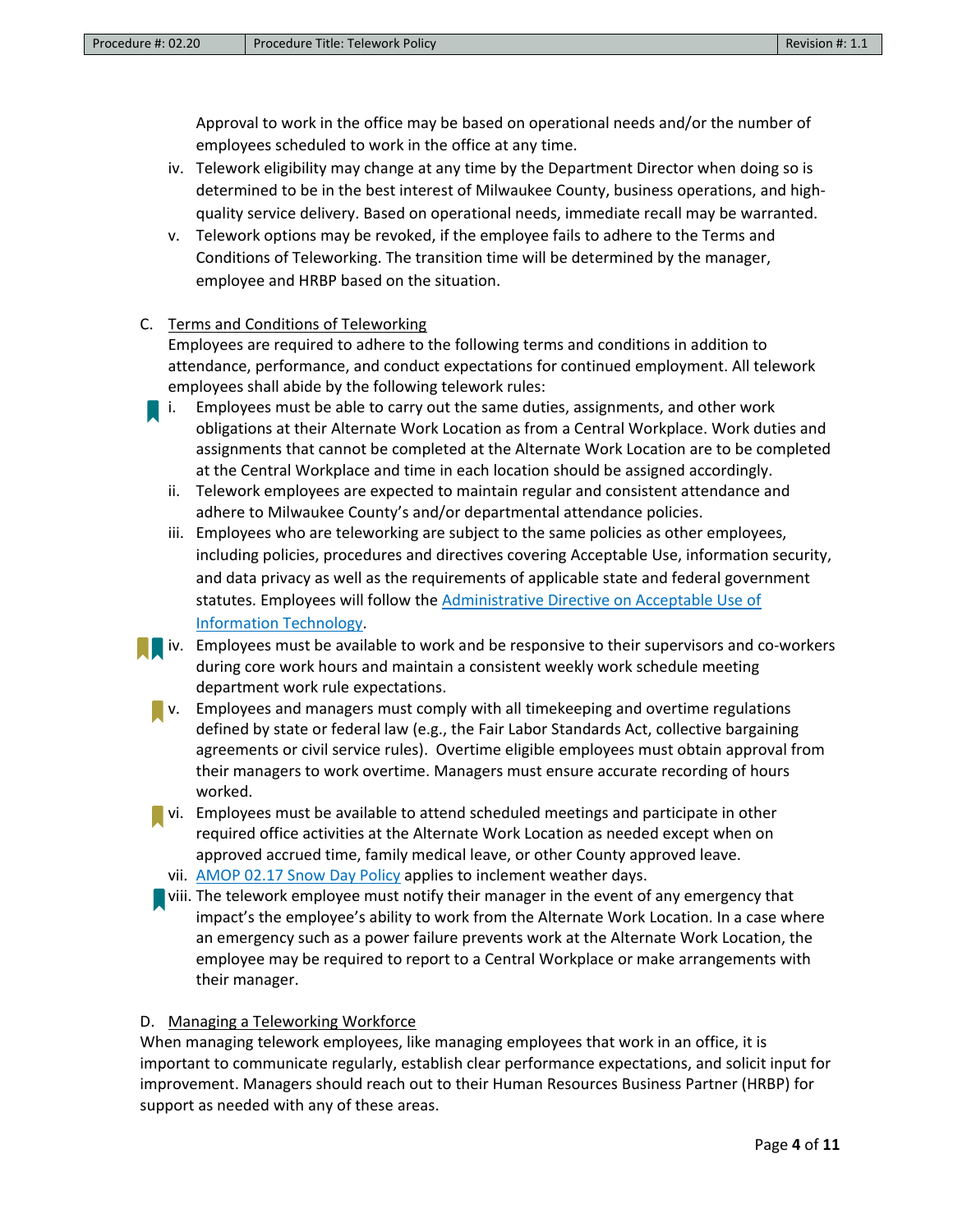- i. Communication
	- a. The telework employee must notify their manager in the event of an emergency. Similarly, managers should notify their team members in the event of an emergency.
		- b. Managers who manage telework employees are to have regular one-on-one's with their employees to understand what's working well and any challenges, to gauge employee progress on work assignments, and to cultivate engagement.
		- c. Managers are to have regular team meetings to provide departmental updates, policy changes, and Milwaukee County updates.
		- d. Managers must intentionally include teleworking employees in meetings where some employees are in person and use technology to allow participation by each individual.
		- e. Managers should include teleworking employees in department events to preserve and promote teamwork.
		- f. Department leaders should intentionally provide team building and employee engagement opportunities.
- ii. Performance Management
	- **a.** All telework employees are expected to manage the responsibilities agreed upon with their supervisor in accordance with consistent performance expectations and other agreed-upon terms.
		- b. An employee's classification, compensation, and benefits will not change if the employee is teleworking.
	- c. Just as they would for employees working in a Central Workplace, managers are responsible for determining a consistent and appropriate means of evaluating telework employees' overall work performance and/or tasks completed to maintain employee accountability. Consultation with the department's assigned HRBP is encouraged so that work performance assessment measures are included in the Telework Agreement. Expectations *may include* but are not limited to the following:
		- i. Employees complete work assignments and meet timelines and quality standards set by the manager.
		- ii. Employees and managers attend and participate in virtual meetings, using all virtual meeting features such as cameras, chat feature and audio.
		- iii. Employees are available and reachable by their supervisor and co-workers during working hours except for work breaks and meal periods as detailed in the department's work rules.
		- iv. Team members' calendars are current and accessible to each other.
		- v. Employees submit accurate working hours in Dayforce.
		- vi. Employees complete and submit [Daily Telework Log.](https://county.milwaukee.gov/files/county/administrative-services/AMOP/Chapter-2-Human-Resources/OptionalTeleworkDailyLogTemplate.docx)
		- vii. Employees continue to comply with all Milwaukee County policies while working from an Alternate Work Location, including those that pertain to information and device security.
		- d. As stated i[n AMOP 02.03.01 Corrective Action,](https://county.milwaukee.gov/files/county/administrative-services/AMOP/Chapter-2-Human-Resources/AppendixA-HRCorrectiveActionAMOP_final.pdf) in carrying out their job responsibilities, Milwaukee County employees are expected to meet all performance expectations, including regular attendance, and conduct themselves appropriately. When that is not the case, corrective action should be considered in consultation with the HRBP.
			- i. The HRBP will provide guidance regarding effective documentation and what steps management should take to ensure consistency and compliance with all relevant County policies, rules, and procedures, including this Telework Policy.
			- ii. Action steps to consider include counseling, first warning, final warning, termination or charges for discharge, depending on the severity of the violation.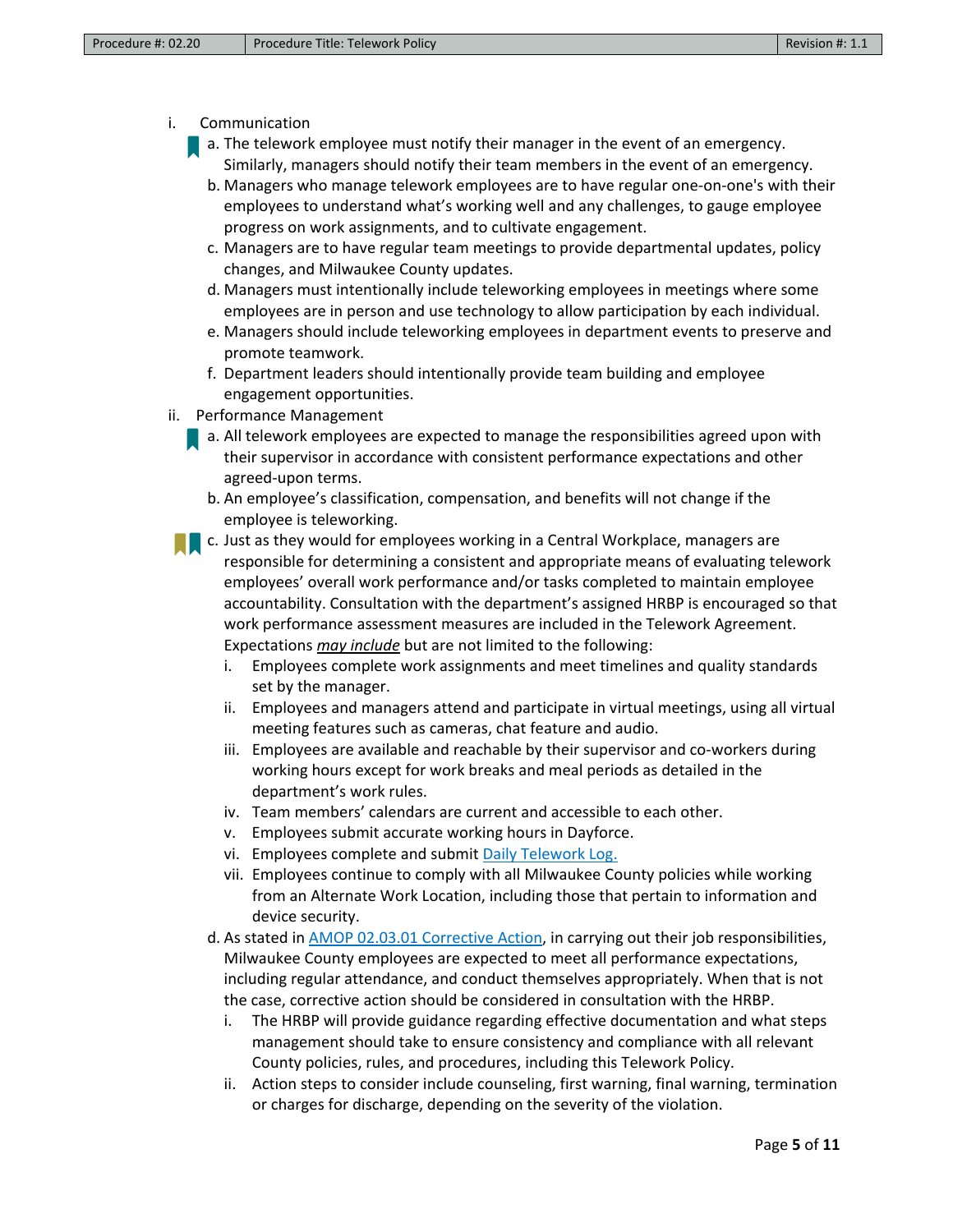## E. Alternate Work Location

i. Employees permitted to telework need to maintain their alternative workplace in the State of Wisconsin according to Wis. Stat. 63.08(1)(a) which requires state residency after hire. Temporary arrangements for work while traveling out of state must be approved by the telework employee's manager.

#### ii. Alternate Work Location Setup

|   | Requirement                                                                                                                                                                                                                                                                                                                                                                  | <b>Responsibility</b><br>(Financial or<br><b>Non-Financial)</b> |  |
|---|------------------------------------------------------------------------------------------------------------------------------------------------------------------------------------------------------------------------------------------------------------------------------------------------------------------------------------------------------------------------------|-----------------------------------------------------------------|--|
|   | a. Telework employees are responsible for establishing and maintaining<br>a designated, adequate workspace at the Alternate Work Location<br>see Appendix D).                                                                                                                                                                                                                | Employee                                                        |  |
|   | b. Telework employees will be issued a single computing device or<br>appropriate device with a softphone to perform their work at the<br>Alternate Work Location. Other equipment (mobile phone, printer,<br>scanner, monitor, hotspot) may be provided as determined and<br>funded by the department.                                                                       | Milwaukee<br>County<br>Department                               |  |
| k | c. Telework employees may reasonably request office supplies, such as<br>paper, pencils, pens, and paper clips as needed for County business<br>conducted at the Alternate Work Location.                                                                                                                                                                                    | Milwaukee<br>County<br>Department                               |  |
|   | d. Telework employee will be responsible for providing furniture and<br>other equipment for the Alternate Work Location.<br>Maintenance or repair of all personally owned equipment is the<br>i.<br>employee's responsibility.<br>Milwaukee County may provide furniture and other equipment<br>ii.<br>when determined necessary for an accommodation as required<br>by law. | Employee<br>(Except when<br>required by law)                    |  |
|   | e. A telework employee's Alternate Work Location should be relatively<br>free of interruptions and distractions that would affect work<br>performance.                                                                                                                                                                                                                       | Employee                                                        |  |
|   | f. A telework employee's Alternate Work Location must have effective<br>internet access to perform daily work. Note: County-issued cell<br>phones can be used as a temporary hotspot if needed but should not<br>be used for conducting regular County work.                                                                                                                 | Employee                                                        |  |
|   | g. A telework employee will be responsible for all costs associated with<br>remodeling, electrical modifications, or other permanent<br>improvements deemed necessary by the employee to make the<br>Alternate Work Location suitable for telework. This includes normal<br>household expenses, such as heat and electricity.                                                | Employee                                                        |  |

iii. Alternate Work Location Use

**a.** As use of conference rooms, printers, scanners, shredders, etc. are needed, telework employees are encouraged to use available accommodations at a Central Workplace.

b. A telework employee will not hold in-person business meetings at the Alternate Work Location if such location is a private residence.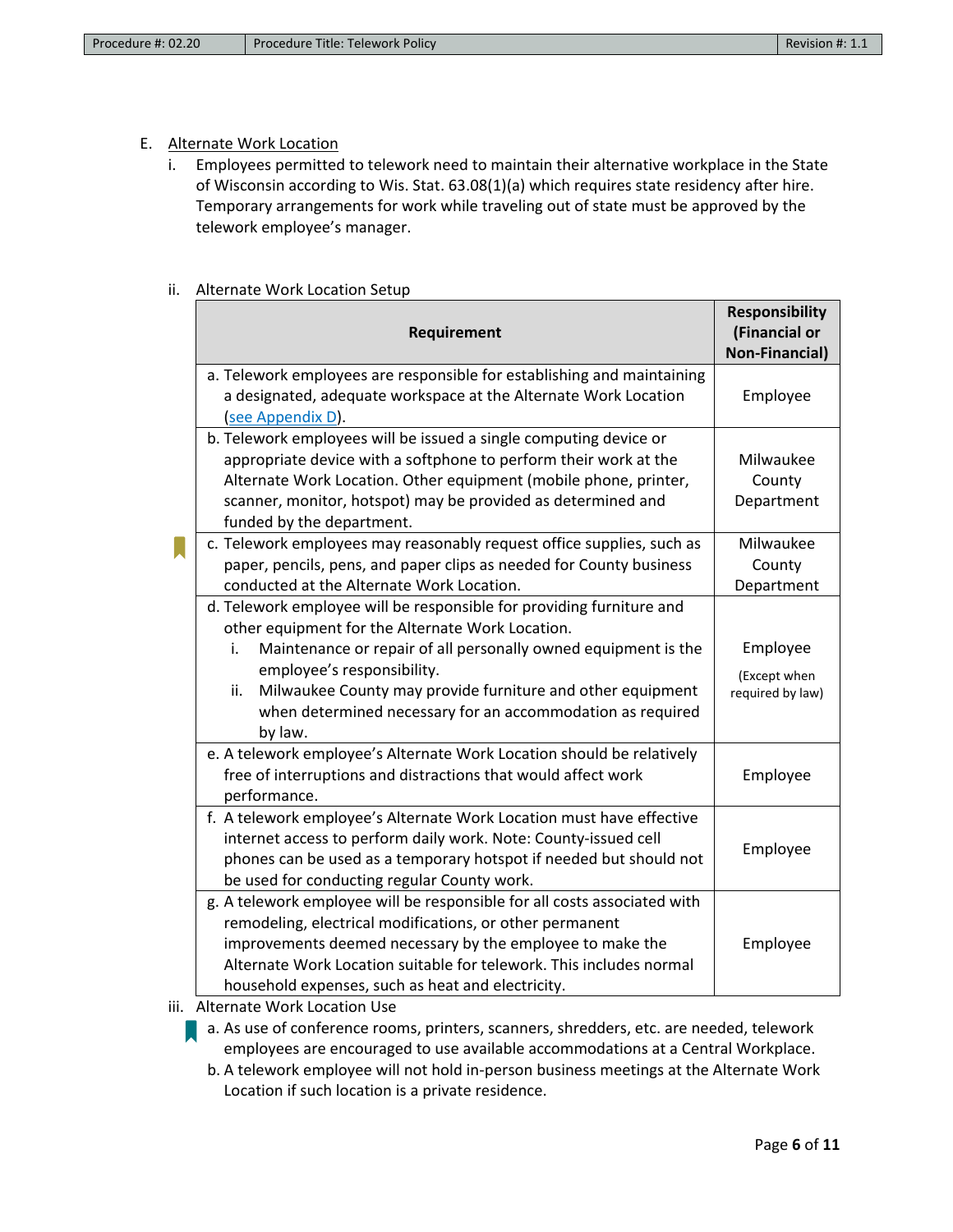- c. A telework employee must provide the same or greater privacy and confidentiality consideration to any County work conducted in the Alternate Work Location.
- d. Departments are encouraged to implement a check-out process for physical records needed by telework employees outside of the Central Workplace.
	- i. The Central Workplace is the primary file storage location.
	- ii. The process must define and record the length of time records may be checked out.
	- iii. Records checked out from the Central Workplace remain the property of Milwaukee County and must be accessible for compliance with public record law.
	- iv. Any County documents or related materials physically stored at the Alternate Work Location should be kept in the designated workspace and not be made accessible to others.
	- e. Milwaukee County uses cloud tools to enhance employee capabilities. An employee has the ability to use personal devices to access email, documents, and other Milwaukee County information. Employees should take care not to store any Milwaukee County information on their personal computing device. Any Milwaukee County information stored on personal computing devices is subject to Wisconsin Public Records Law, Wis. [Stats. 19.21, et seq.](https://www.doj.state.wi.us/sites/default/files/office-open-government/Resources/PRL-GUIDE.pdf)
	- f. An employee must consult with Information Management Services Division (IMSD) one week prior to travel outside of the United States to confirm the ability to telework from the international location, upon approval by their manager. Not all locations are viable for telework. Applications and access that are not managed by Milwaukee County may not work.
- iv. Alternate Work Location Safety
	- a. A telework employee shall ensure that the immediate work area and other area used in the scope of work, such as the bathroom and kitchen, are free of recognized hazards prior to and while performing telework duties.
	- b. A telework employee must practice the same safety habits they would use in the Central Workplace and to maintain safe conditions in their Alternate Work Locations.
	- c. A telework employee should avoid activities that are not normally part of their job responsibilities when working at the Alternate Work Location, such as heavy lifting, and should take extra precautions to avoid accidents.
	- d. A telework employee shall ensure proper smoke and carbon monoxide detectors are operational at the Alternate Work Location.
	- e. A telework employee is required to report any and all injuries that occurs when performing Milwaukee County business at the Alternate Work Location by following proper reporting procedures. (See Milwaukee County AMOP 5.04)
- v. County Access to Alternate Work Location
	- a. A telework employee shall allow the County to make on-site visits to the Alternate Work Location as deemed necessary by Milwaukee County with advanced notice for purposes of conducting a physical inspection of the Alternate Work Location setup, and to maintain, repair, inspect or retrieve equipment, software, data, files, or supplies owned by the County.
	- b. A telework employee shall allow agents of the County to investigate and/or inspect the Alternate Work Location in case of injury, theft, loss, or tort liability related to telework. Failure to cooperate with an investigation may result in denial of any benefits, legal claims, or insurance coverage and/or revocation of telework privilege.
- F. Technology Considerations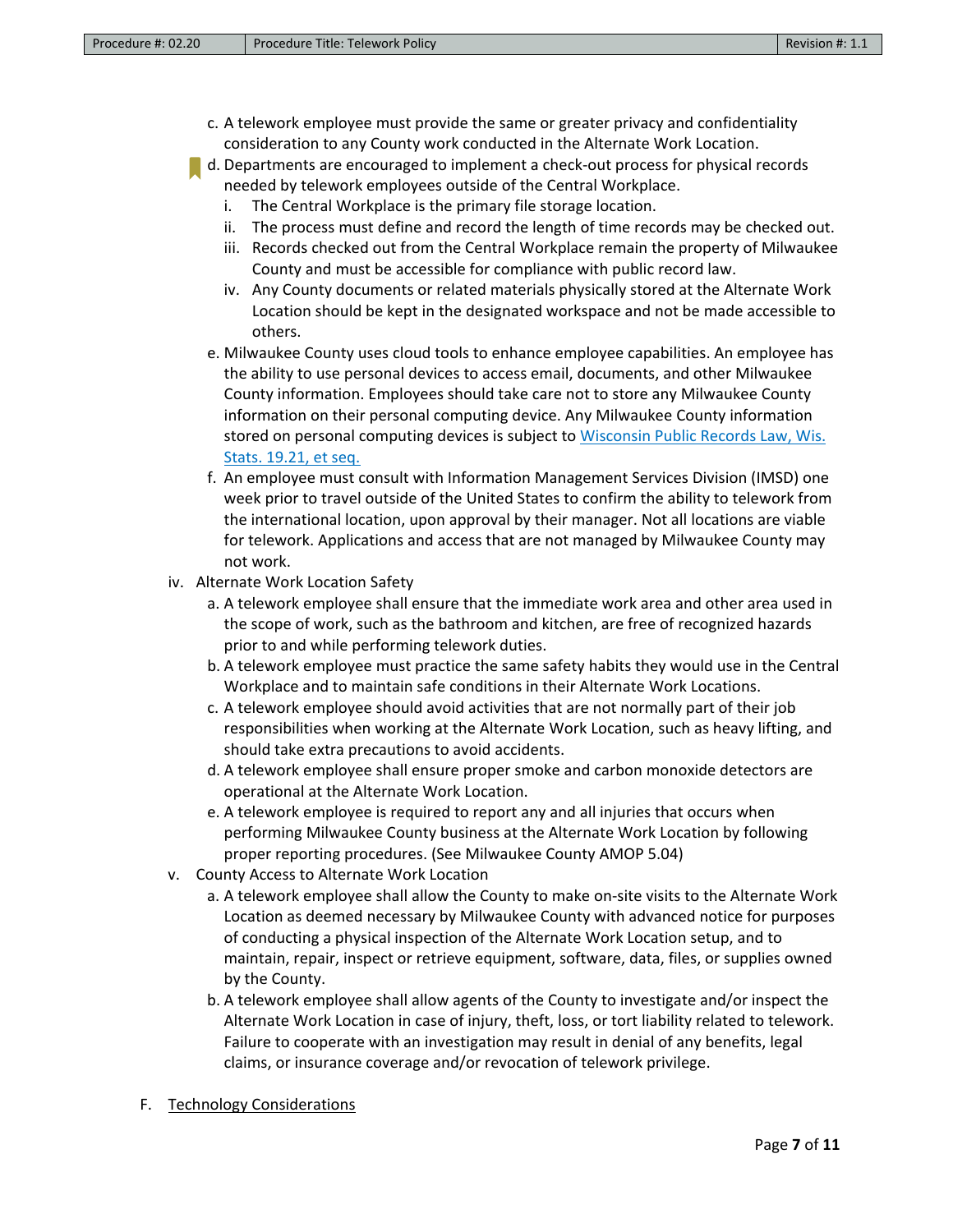To address digital divides and to enable Milwaukee County's workforce, IMSD has the technological means to enable employees to work in a telework capacity when their job function allows it.

- i. Service and Training
	- a. Self-service training options are available for multiple technology related items and may be found on the CountyConnect website or via <https://app.quickhelp.com/milwcnty>
	- b. The [Service Desk](mailto:servicedesk@milwaukeecountywi.gov) is the primary support for all information technology for Milwaukee County employees.
	- c. Employees may also seek support from their Business Development Analyst for technology related needs and optimization.
- ii. Equipment & Information Security
	- a. County managed computing devices have an automatic VPN that allows telework employees to connect securely to the environment.
	- b. Telework employees agree to restrict use of Milwaukee County-provided equipment and supplies located in the Alternate Work Location according to the same policies that apply to Milwaukee County Central Workplace-based equipment.
	- c. Any software, products, documents, reports, or data created as a result of work-related activities are owned by Milwaukee County.
	- d. Any equipment allocated for use in the Alternate Work Location must to comply with ordinance 56.11 Control and Disposal of County Owned Property.
	- e. If repairs or replacement are necessary to County-issued computing devices, IMSD staff will be available during normal business hours. Equipment that can't be fixed remotely will need to be delivered to a designated Central Workplace. Guidance for repairs and replacement will be determined on a case-by-case basis.
	- f. The telework employee is responsible for returning equipment to their manager at a Central Workplace at the time of separation of employment.
	- **g.** In the event of equipment malfunction or theft, telework employees agree to notify their supervisor and IMSD Service Desk as soon as practical. If the malfunction or theft prevents completion of any work assignment, telework employees understand that they may be assigned to the Central Workplace or a shared workspace.
		- h. Milwaukee County reserves the right to monitor any and all equipment on the Milwaukee County network, and the right to remove or disable the network connection should the equipment or systems show the behavior of infection or indicators of compromise.

# G. Shared Workspace/Hoteling Considerations

Shared workspaces may be established for use by telework employees when reporting to a Central Workplace for work. Shared workspaces will be sized and configured to maximize the number of employees that can be accommodated, in accordance with established Milwaukee County office space standards. A workspace may be reserved and shared by multiple employees overtime, but will be used on an individual basis.

- i. Employees who are required to be in the office less than 50% of their scheduled work week should not expect to have a dedicated workspace in a County-owned or -leased or operated facility.
- ii. Shared workspaces may be reserved for use. If shared workspaces are intended to be reserved, teleworking employees shall reserve the workspaces in accordance with established department procedures. Shared workspaces should not be reserved for days that the employee is not intending to use the space and the employee is responsible for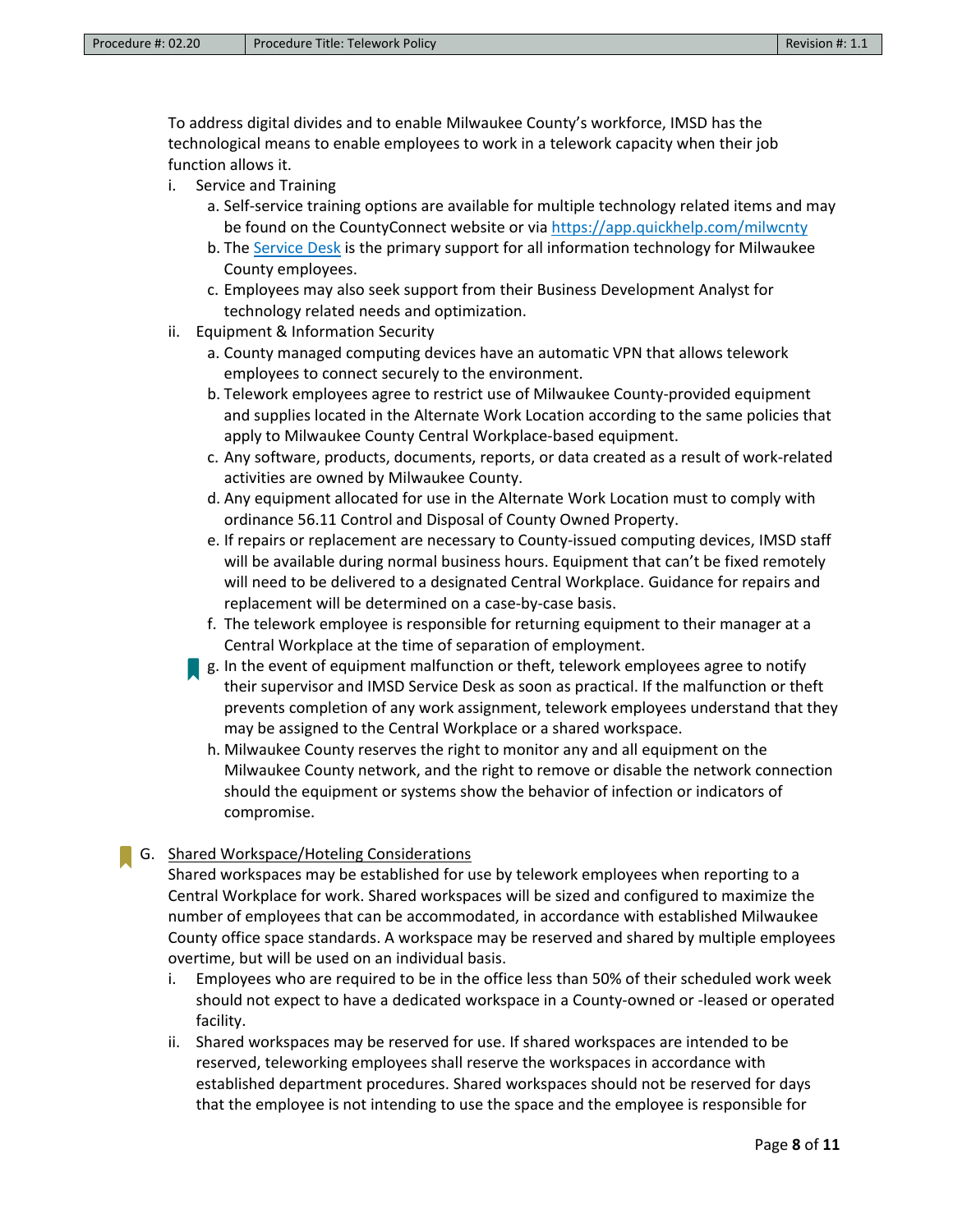canceling unneeded reservations, as appropriate.

- iii. When using a shared workspace, such as a hoteling station, teleworking employees shall maintain the workspace in a neat and orderly fashion.
- iv. If a teleworking employee uses a workspace in a County-owned or -leased or operated facility, the teleworking employee shall clean regularly-touched surfaces with disinfecting wipes at the start and the end their work day.
- v. Teleworking employees may furnish the shared workspace with appropriate personal items, but shall remove the personal items prior to use of the shared workspace by another employee.
- vi. Teleworking employees shall follow requirements listed in building rules or tenant handbooks for County facilities.

### H. Employee Wellness

Milwaukee County is invested in the wellness of its employees.

- i. The Employee Wellness portal may be accessed online from the central workplace or alternate work location at [www.workforcehealth.org/mkecounty.](http://www.workforcehealth.org/mkecounty)
- ii. Employees can complete activities online, including developing an action plan on diabetes prevention, financial wellness, smoking cessation, and healthy eating.
- iii. Employees can participate in online wellness challenges. Health coaches are available telephonically to discuss stress management, physical activity, or nutrition.
- iv. Milwaukee County's employee assistance provider (EAP) offers three (3) free sessions to employees interested in meeting with a counselor.
- v. The EAP website, at [www.liveandworkwell.com](http://www.liveandworkwell.com/) also has on demand videos, articles, and activities on topics ranging from financial health to work-life balance.

#### I. Limited Liability

- i. Milwaukee County assumes no responsibility for injuries occurring in the employee's Alternate Work Location or while teleworking that do not arise out of or occur in the course of employment.
- ii. Milwaukee County assumes no liability for damages to employee's real or personal property resulting from participation in telework.
- iii. Telework arrangements are discretionary and cannot be a basis for discrimination claims.

#### **5. REVISION HISTORY:**

| $Rev.$ #         | <b>Summary of Changes</b>                                                  | Date of Change | <b>Author</b>                                      |
|------------------|----------------------------------------------------------------------------|----------------|----------------------------------------------------|
| 1.1              | CEX suspended implementation of policy; added notes for<br>effective date. | 1/10/2022      | Una Stojsavljevic                                  |
| 1.0 <sub>1</sub> | New procedure                                                              | 07/19/2021     | <b>Telework Policy</b><br><b>Coordination Team</b> |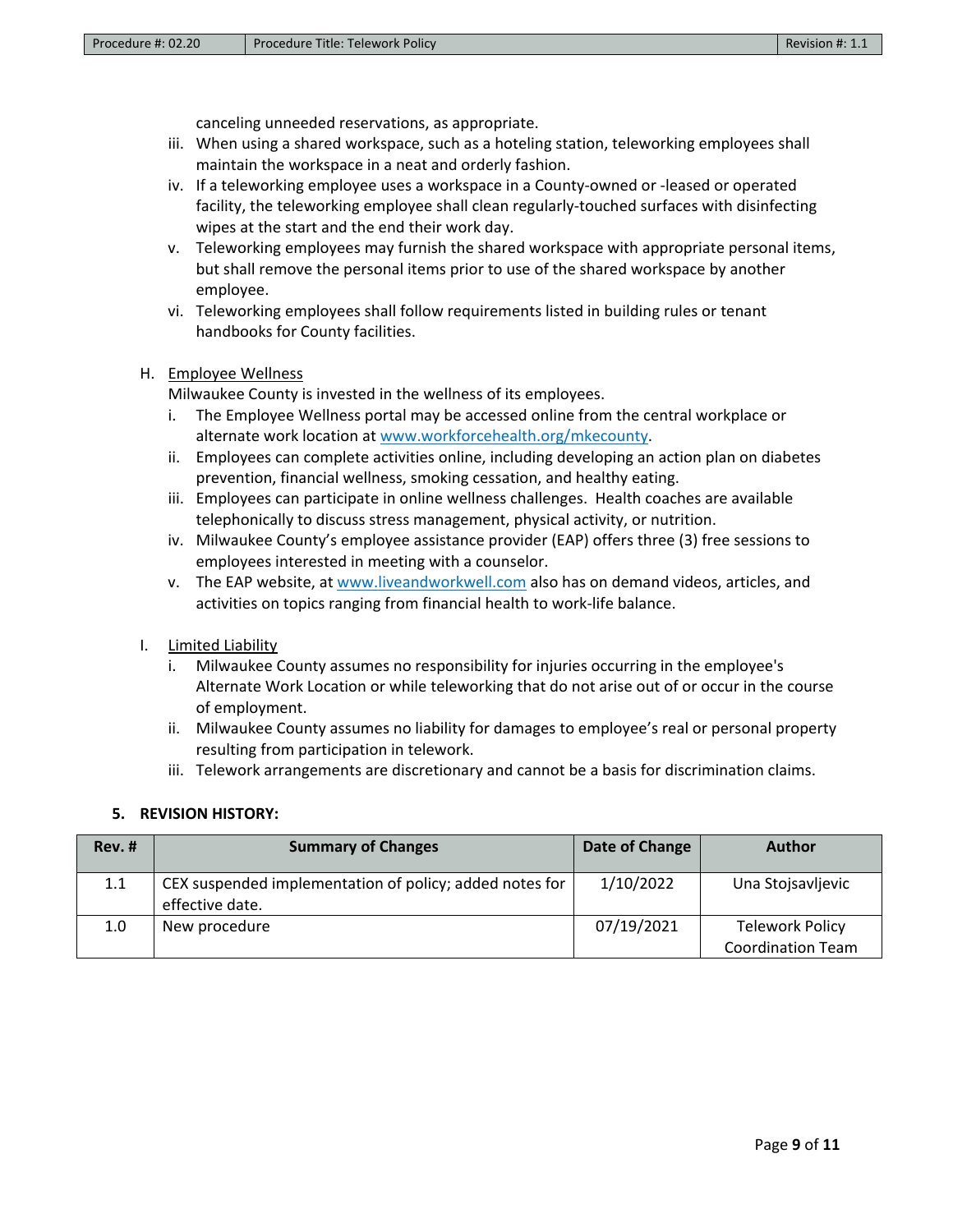# APPENDIX D